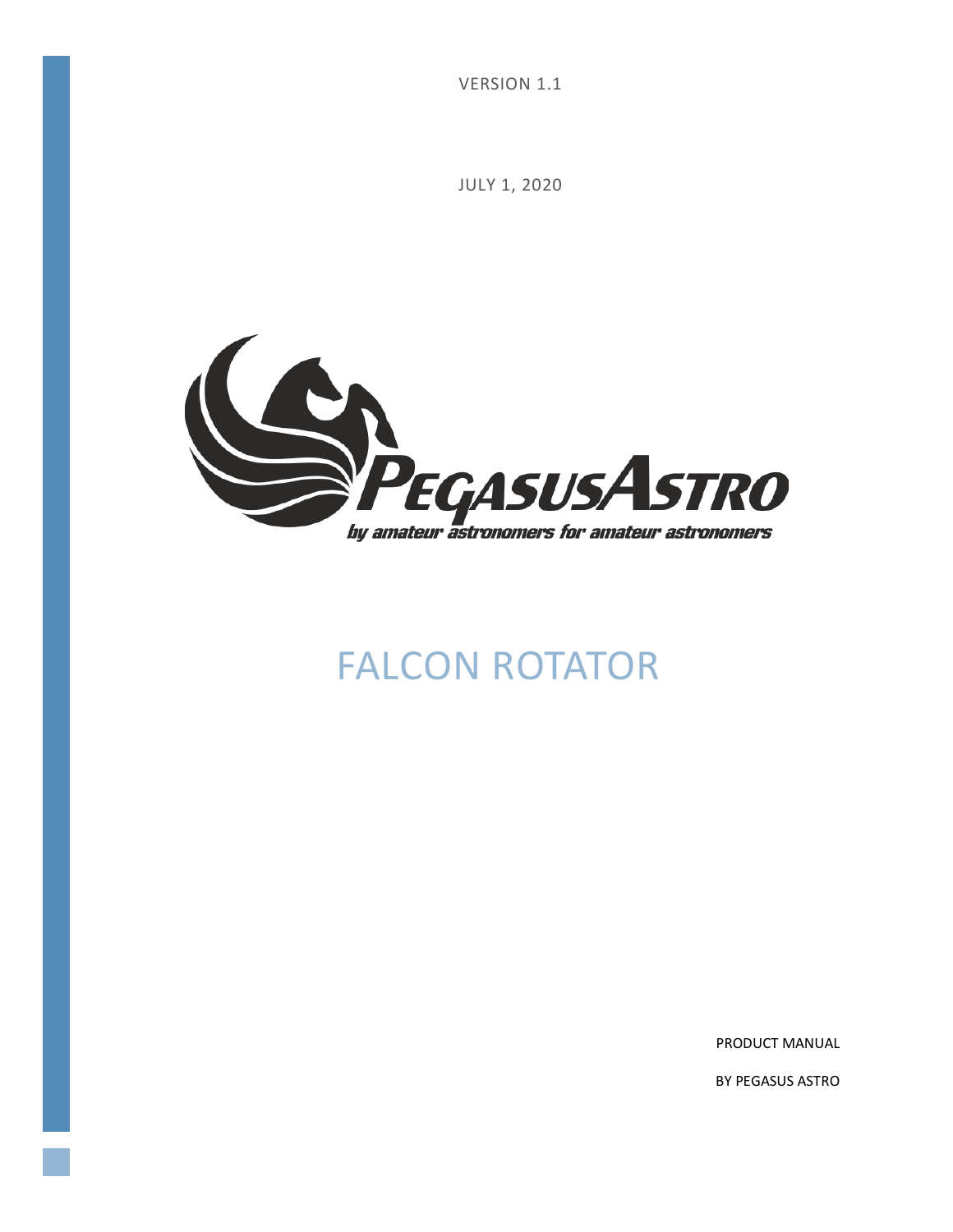## **INTRO**

Thank you for purchasing Pegasus Astro – Falcon Rotator. Falcon Rotator is a light-weighted, low profile camera field rotator. Do not be fooled by its thin size! It can lift and handle heavy image trains – dead accurate! Very easy to operate via ASCOM drivers or standalone software will make your life easier to automatically adjust with precision your camera field.

# **DEVICE CARE**

- Rotator electronics are protected from moisture but it is not waterproof and it should be kept clean and dry.
- Excessive moisture for long periods of time can damage electronics and connectors
- Do not allow solvents or chemicals to come into contact with the device
- Store rotator indoor in a dry room when not in use for long time
- Do not open the rotator lid.

# **DESIGN OVERVIEW**



7/1/2020 FALCON ROTATOR 1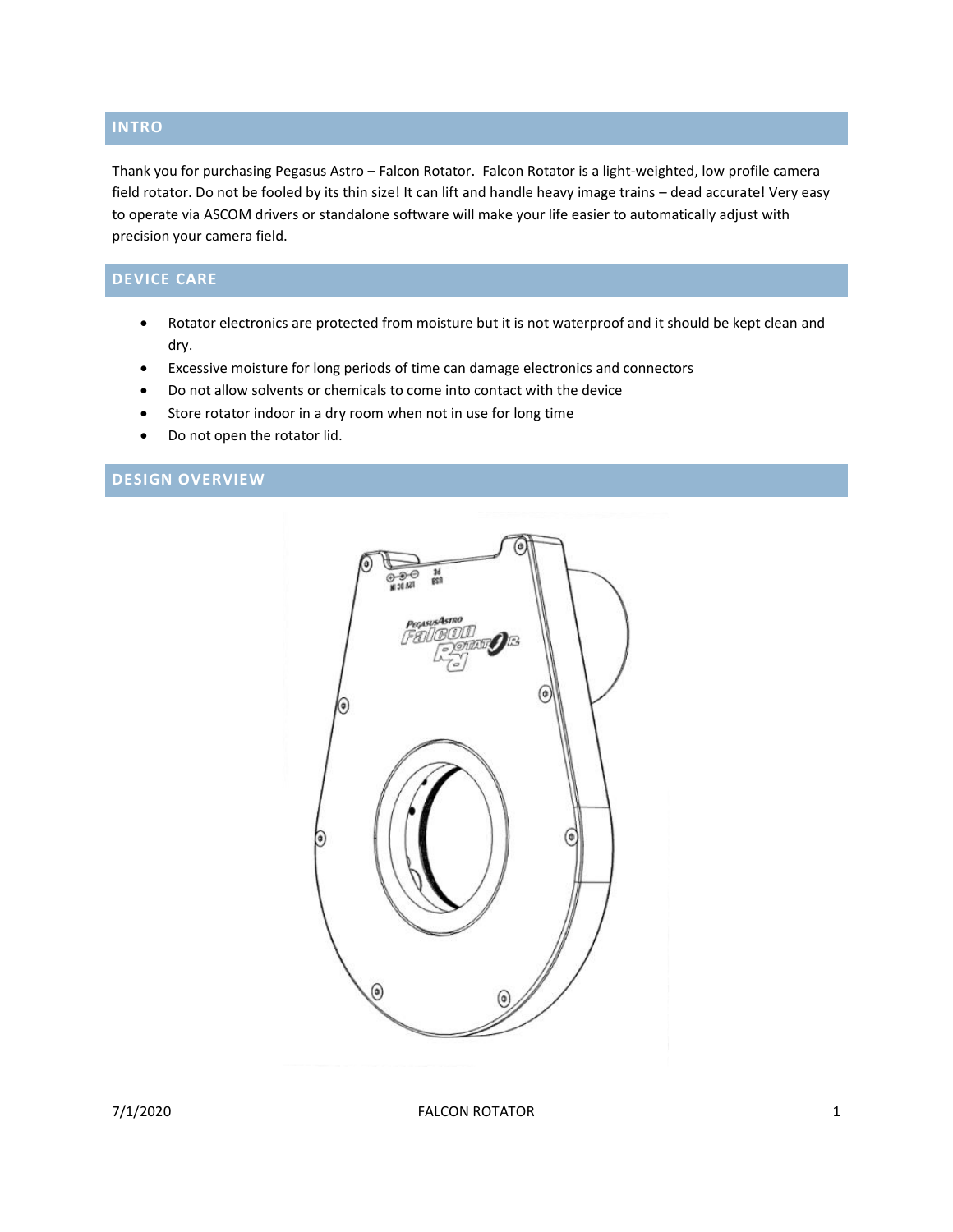**Bottom View**

From left to right: USB2 TypeB Socket, 12V DC Input Socket (center pin positive)



*Adaptation to telescope*

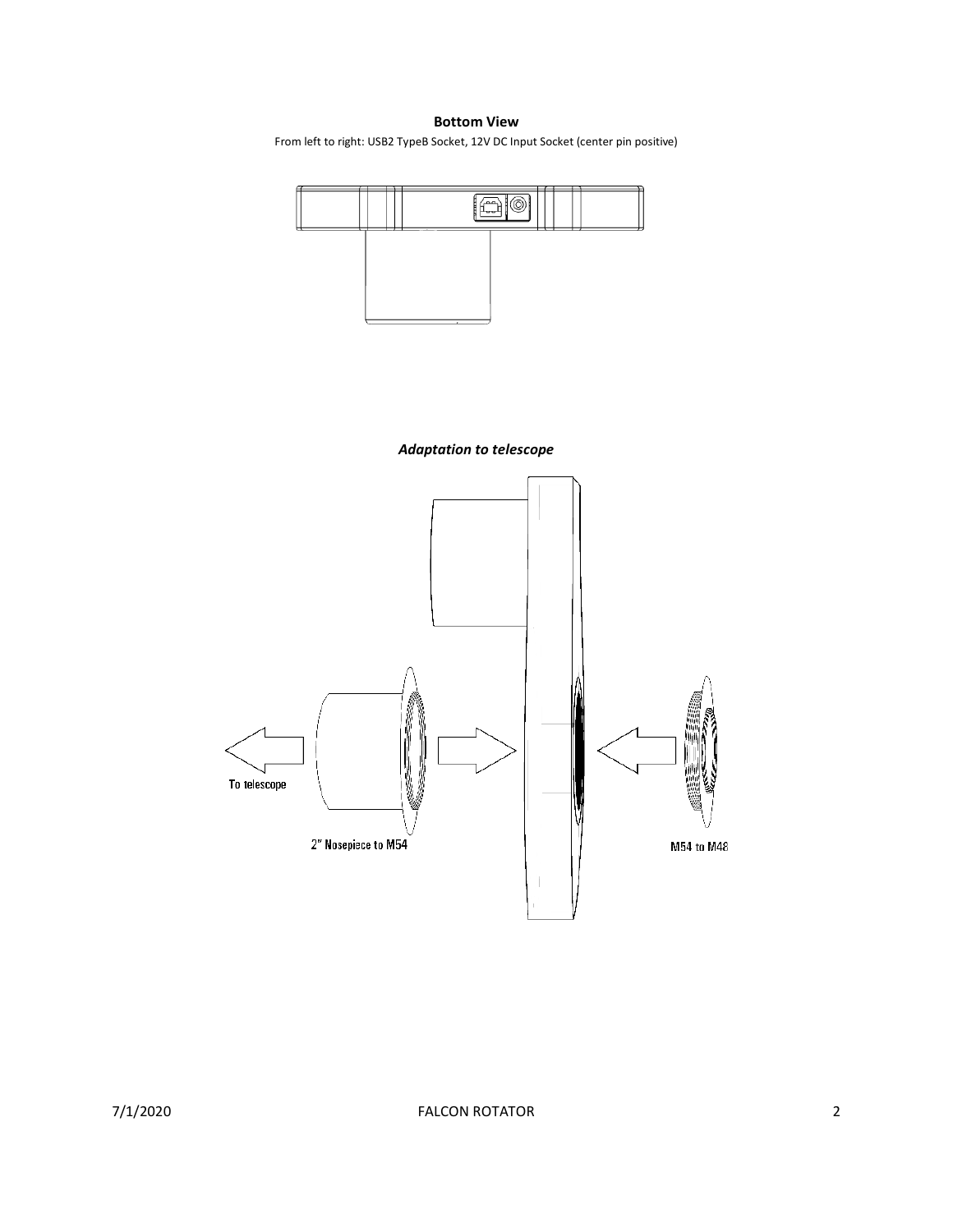

## **OPERATING INSTRUCTIONS**

- $\Rightarrow$  Please check orientation of rotator displayed at the above image (USB and Power Cable on top).
- $\Rightarrow$  Attach both M54 adapters to rotator body (one adapter on each side).
- $\Rightarrow$  Attach the rotator to your telescope and to your imaging setup (camera / fitter wheel / OAG etc).
- $\Rightarrow$  Plug the USB2 cable to the rotator and to your computer.
- $\Rightarrow$  Plug the power supply (battery or power pack) into the "12V DC IN" socket.
- $\Rightarrow$  Download USB drivers, standalone software or ASCOM drivers fro[m pegasusastro.com/support](http://pegasusastro.com/support) in order to connect to the device.

#### **Important Note: Please make sure that all of your cables are loose enough to allow a half rotation.**

## **POWER INPUT**

Rotator requires DC 12V – 13.8V in order to drive with precision its stepper motor. We strongly recommend to use our branded low ripple power supply unit of **12V DC**. A 13.8V lead (or calcium/lead) battery is also recommended. Please use a power supply that can provide at least 1 Amp of current.

Under no circumstance exceed DC 18V input as you will cause a severe damage to the internal controller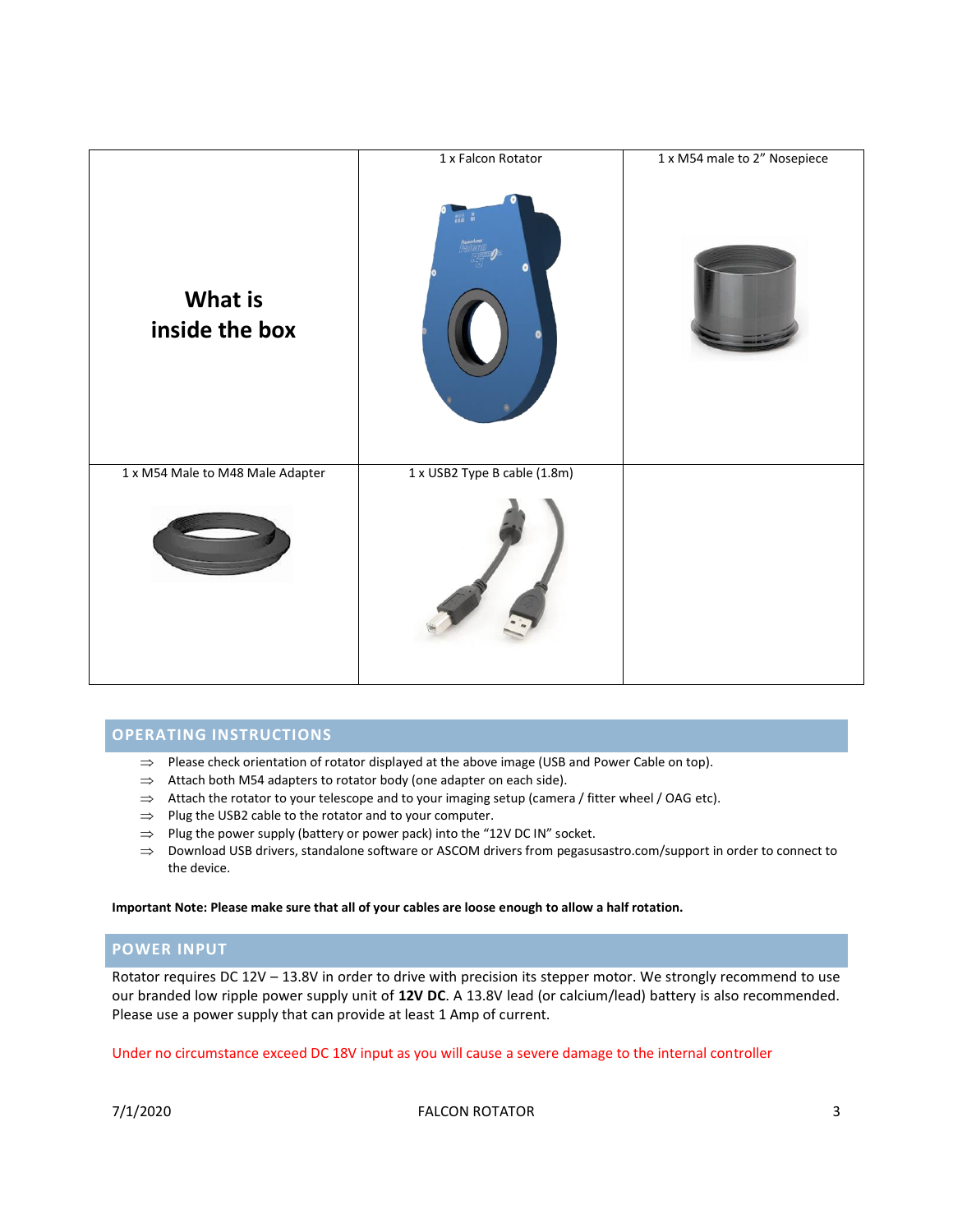Unit has been designed with reverse polarity protection. If you accidentally reverse the power source polarity, the unit will cut the power. The rotator is fitted with a DC 2.1/5.5mm (centre positive) power connector.

#### **DATA CONNECTIVITY**

A USB2 Type B port at the top of the unit accepts the USB cable for PC connection. A 1.8m USB2 type B cable is supplied in the package

## **BACKFOCUS DISTANCE / CLEAN APPERTURE**

BackFocus distance / Thickness of the Falcon Rotator is 18mm / 0.7". Both openings of the rotator are M54 threaded.

#### **RATED LOAD**

Falcon Rotator has been tested with 6Kg / 13.2lbs of imaging setup. The 6 stainless steel branded bearings can easily handle higher payloads with zero flexure.

#### **BUILT IN LIMITS**

Rotator has two limit sensors. One at 0 degree and another one placed at 200 degrees. Currently, rotator firmware does not enforce the 2<sup>nd</sup> limit position and it can move a 200 degrees limit. User can initiate rotator to find the zero limit and set the zero position by the supplied software. (please check software section of manual)

#### **ROTATOR MOVEMENT**

#### **(Requires firmware version >= 1.2)**

Rotator can perform two movements:

- $\Rightarrow$  From 0 -> 220 degrees (clockwise)
- $\Rightarrow$  From 0 -> 220.1 degrees (anticlockwise)

Please check the image below for available movements (Blue degree index is the clockwise / **Black Index** is the Anticlockwise)



This firmware setup prevents cable stretch / loop which can damage plugged imaging cords (USB / Power).

7/1/2020 FALCON ROTATOR 4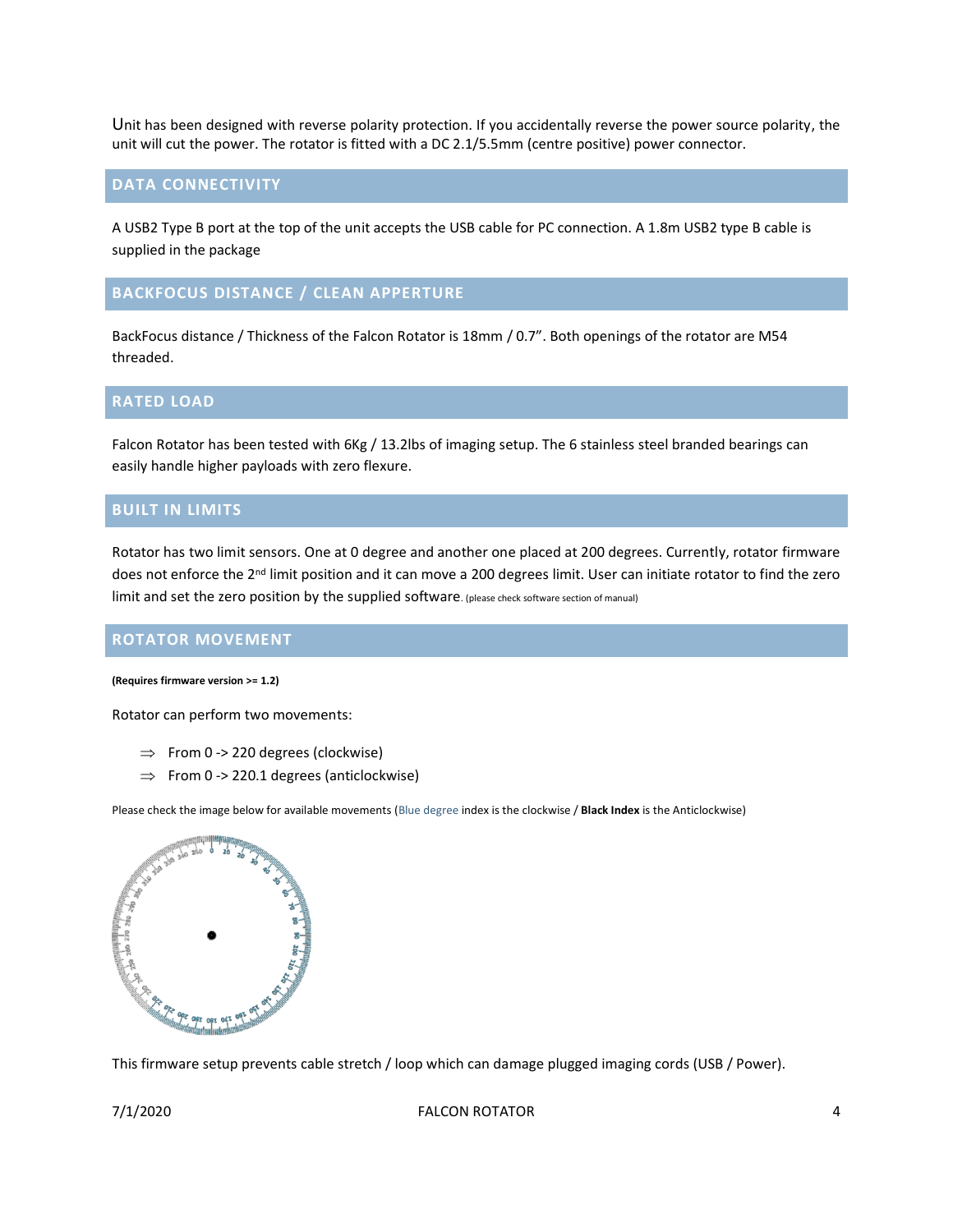Rotator can move to any degree (with **at least 1 decimal point accuracy** – current firmware) and automatically decide in which direction motor should be driven to precisely rotate your camera to designated degrees.

Important note: Rotator current position is automatically stored into memory after 10 seconds of each movement inactivity. This allows the rotator to remember the last position during startup / power reset.

## **DE-ROTATION SUPPORT FOR ALT/AZ MOUNTS**

Rotator has the step precision to support rotation compensation on an ALT-AZ mount. It requires firmware version  $>=1.2.$ 

Software which calculates the Rate of Rotation (RoR) of a sky object will be available soon. (under heavy testing).

## **RESET WATCHDOG**

A watchdog resets the device if for any reason there is no response from the controller after two (2) seconds. A neat feature in the unlikely event of a microcontroller freeze – when have a remote observatory and you need to be sure that everything works as expected.

#### **SOFTWARE**

#### CONNECT TO ROTATOR

- $\Rightarrow$  Open Falcon Rotator Software and Click button  $\Box$  on the top right corner to connect with Falcon Rotator
- Degrees<sup>°</sup> 10.0  $\Rightarrow$  You can observe degree position of the rotator



#### MOVE TO A NEW TARGET POSITION

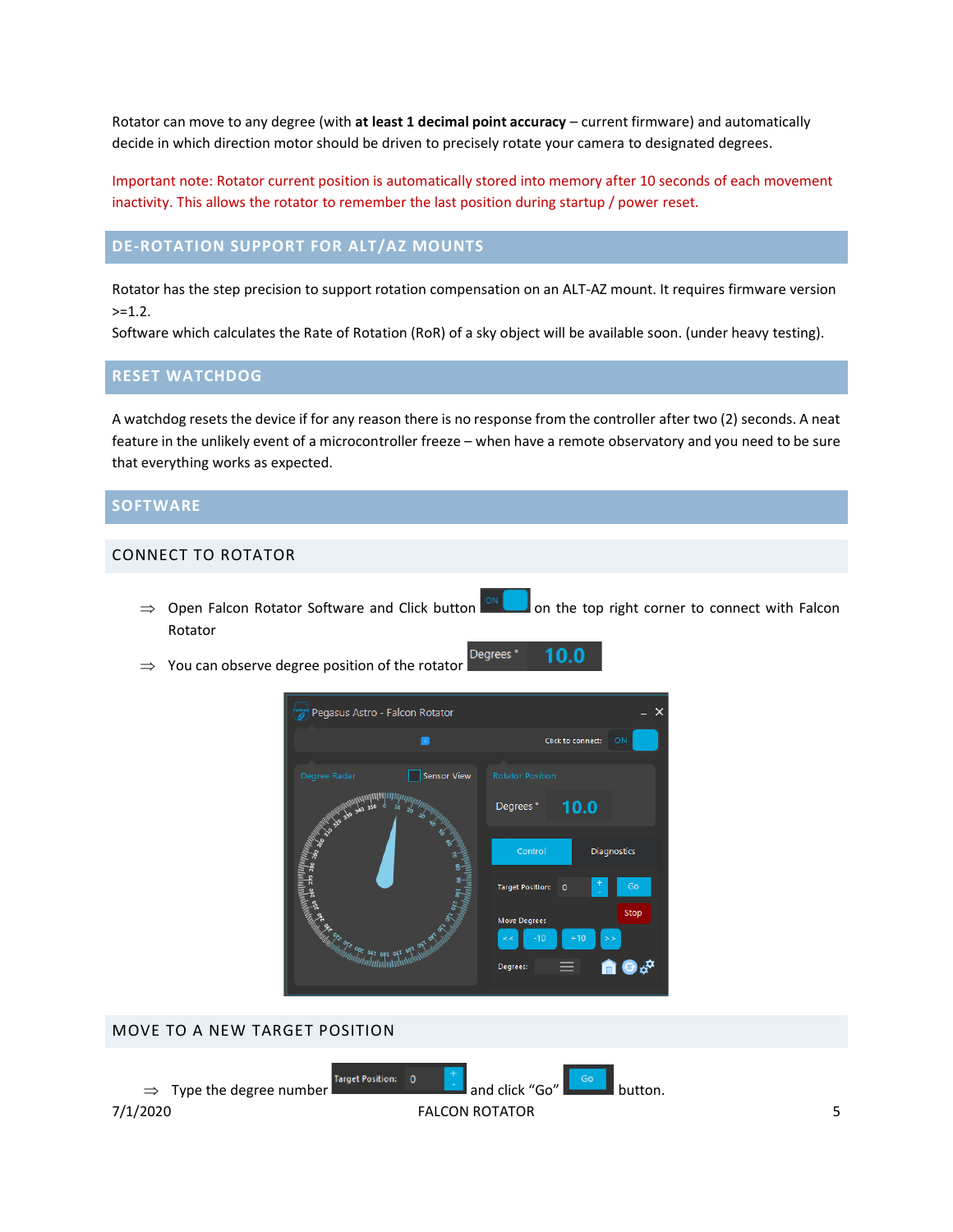$\Rightarrow$  Rotator will start moving towards that position.



## MOVE TO ZERO POSITION

- $\Rightarrow$  Click "Home" **button at the bottom of the software to move rotator to zero position.**
- $\Rightarrow$  Confirmation message will appear. On Yes, rotator will be moved to zero position.



## INITIALIZE ROTATOR TO ZERO LIMIT

- $\Rightarrow$  This action is required **only** if rotator has lost the zero limit point.
- $\Rightarrow$  Click "Sync" button.
- $\Rightarrow$  Following confirmation message will popup

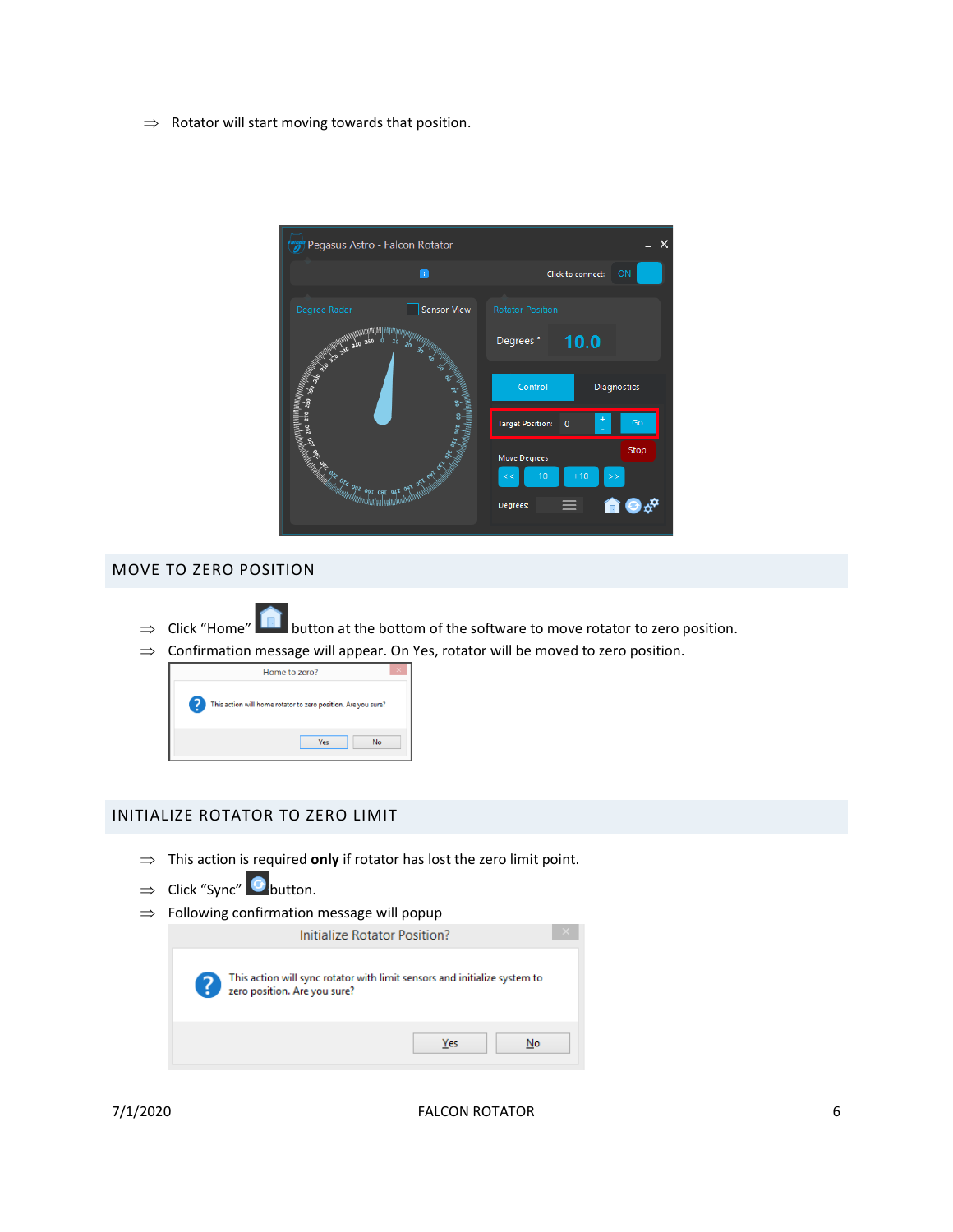$\Rightarrow$  On yes, the rotator will start moving anticlockwise (reverse) until it senses / reaches the zero limit. When the limit is found, **rotator will mark this position as the zero degree point.**

#### MANUAL SYNC ROTATOR TO A PREDEFINED DEGREE

- $\Rightarrow$  This action enforces rotator to synced manually to a predefined degree number.
- ⇒ Click Gear  $\boldsymbol{\phi}^{\boldsymbol{\alpha}}$  icon
- $\Rightarrow$  Following message will appear asking for the new degree position. (in our example we set 30 degrees)

| Set current position | ×                   |
|----------------------|---------------------|
| Enter new position   | <b>OK</b><br>Cancel |
| 30                   |                     |

 On OK rotator will sync its position to 30 degrees. (Please note: **Rotator will only sync – it will not move the motor**)

#### ASCOM DRIVER

- $\Rightarrow$  Please download available ASCOM driver from our support website.
- $\Rightarrow$  Software should remain open as it communicates with ASCOM driver and translates all ASCOM commands to the rotator commands.
- $\Rightarrow$  ASCOM supports multiple clients connected to the rotator

# **DIMENSIONS**



| Size (Width, Depth, Height) | 180mm x 140mm x 56mm |
|-----------------------------|----------------------|
| Weight                      | 700gr / 1.54 lbs     |